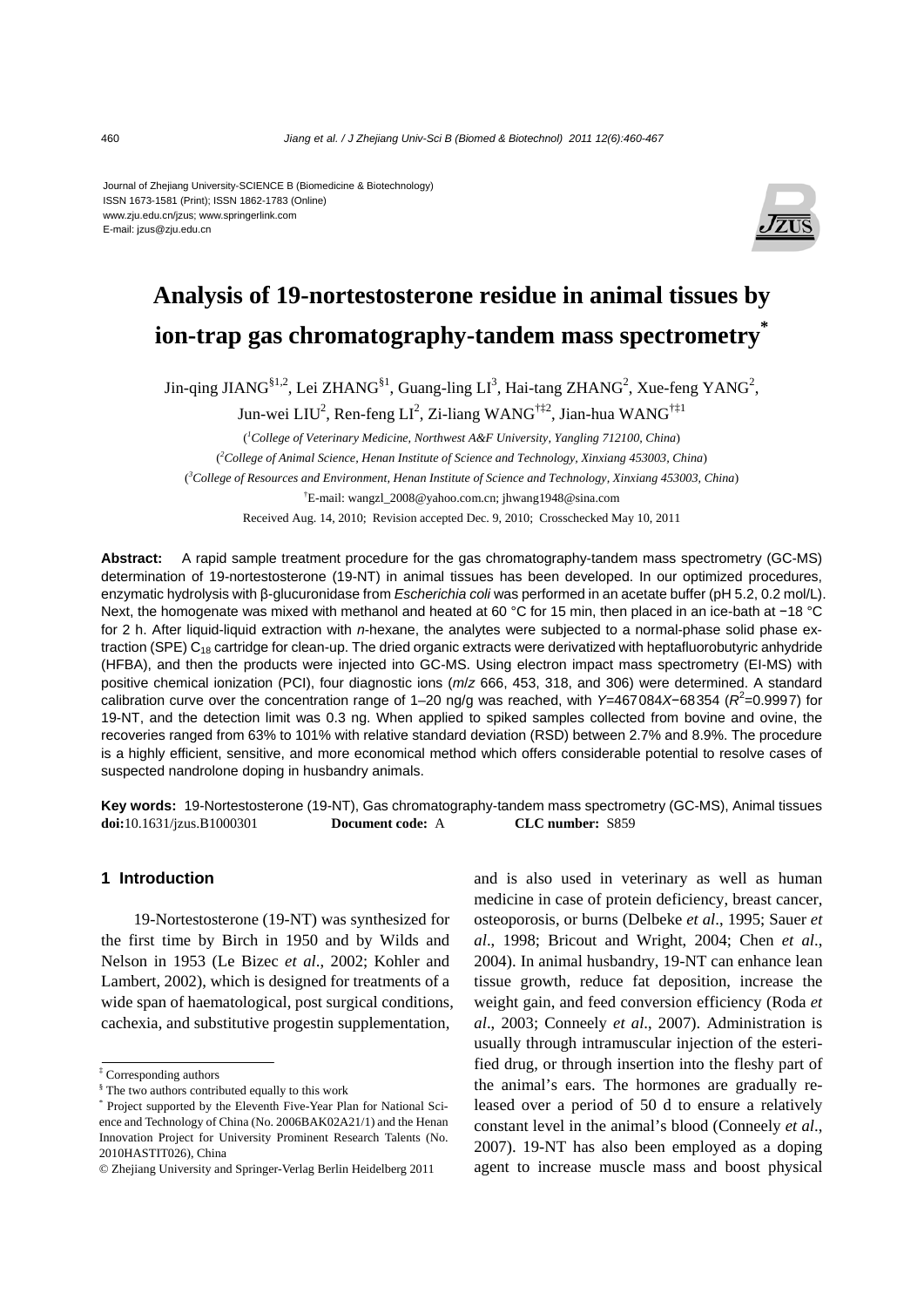performance of athletes in sports and horse racing (Delbeke *et al*., 1995; Yamada *et al*., 2008).

Previous studies showed that 19-NT and its metabolite residues in meat produce a series of adverse effects, such as peliosis hepatitis, nephromegaly, adrenal atrophy, hypoproteinemia, semen scarcity, testicle shrink, menstrual cycle disorder, cerebral dysfunction, dyssecretosis, emotional instability, and masculinization in children and women (Heitzman, 1976; Bagatell and Bremner, 1996; Bahrke and Yesalis, 2004; Brännvall *et al*., 2005). Therefore, the use of natural and synthetic hormones for growth promotion purpose in meat-producing animals has been prohibited in the European Community since 1986 (Council Directive 86/469/EEC, Document No. L 275:36), and 19-NT or its esters are also included in the banned veterinary drug list in China (Notice No. 193 of the Ministry of Agriculture in April 2002).

This has resulted in the development of a broad range of methods to detect this drug and its metabolites in biological matrices. Traditionally, the gas chromatography coupled to mass spectrometry (GC-MS) method is accurate and suitable for detecting steroid hormones and their metabolites simultaneously, and is used as the confirmatory method. In the veterinary field, methods based on GC-MS have been reported to confirm the administration of 19-NT to horse (Houghton *et al*., 1978; Yamada *et al*., 2008), to swine (Bagnati and Fanelli, 1991; Petersen *et al*., 1994; Ventura *et al*., 2008), and to bovine (Dubois *et al*., 1998), through identification of 19-NT or its main metabolites. However, no reports were detailed to directly identify 19-NT residue in meat from bovine or ovine.

The aim of the present study was to optimize a GC-MS procedure for the quantification of 19-NT in muscle tissue, to develop a reliable sample preparation in which amounts of chemicals and time were to be minimized, and to aid in the selection of the best target ions to detect the administration of 19-NT esters.

# **2 Materials and methods**

### **2.1 Chemicals and reagents**

19-NT (17β-hydroxyestr-4-en-3-one) was purchased from Dr. Oetker Company (Germany). β-Glucuronidase from *Escherichia coli* was obtained from Sigma-Aldrich (USA). Solid phase extraction (SPE)  $C_{18}$  cartridges were purchased from Dalian Sipore Co., Ltd. (China). Heptafluorobutyric anhydride (HFBA) from Alfa Aesar (USA) was used for derivatization. All other solvents, reagents, and chemicals were of analytical grade or highperformance liquid chromatography (HPLC) grade, unless otherwise stated.

### **2.2 Preparation of samples**

A total of 10 g fresh meat samples (muscle tissue, liver, kidney) of ovine or bovine, determined to be free of 19-NT by HPLC, were homogenized with a high speed triturator, and collected in a 50-ml roundbottomed plastic flask. For recovery investigations, standard solutions of 19-NT in 1 ml of methanolwater (60:40, v/v), corresponding to 2, 5, and 10 ng/g, respectively, were added at this step. The spiked sample was mixed thoroughly and allowed to stand at room temperature for 2 h, and then a volume of 10 ml acetate buffer (pH 5.2, 0.2 mol/L) was added. The mixture was subjected to enzymatic hydrolysis with 50 μl of β-glucuronidase from *E. coli* and incubation on an oscillator at 37 °C for 6 h. Next the homogenate was mixed with 30 ml of methanol, heated in a waterbath at 60 °C for 15 min, and then placed in an ice-bath at −18 °C for 2 h. The mixture was centrifuged at 3500 r/min for 5 min and this procedure was repeated one more time. The supernatant was extracted twice with 20 ml *n*-hexane to remove fat, and the aqueous methanol layer was transferred into a calibrated flask. Methanol was evaporated by a vacuum evaporator at 40 °C. The remaining aqueous phase was cooled to room temperature and afterwards submitted to solid-phase for clean-up process.

### **2.3 Separation and clean-up of crude extract**

The SPE  $C_{18}$  cartridges were consecutively conditioned with 5 ml of methanol and then 5 ml of deionized water at a flow rate of 0.3 ml/min. After drying for 5 min under vacuum, the cartridges were loaded with the aqueous extract solution (weak vacuum applied, approx.  $7\times10^4$  Pa). The cartridge was then washed with 20 ml of the elution solution  $(n$ -hexane-ether (70:30, v/v)) at a flow rate of less than 0.5 ml/min. Next, the eluate was washed with 2 ml of 1.0 mol/L sodium hydroxide. After centrifugation (3500 r/min, 5 min), the organic layers were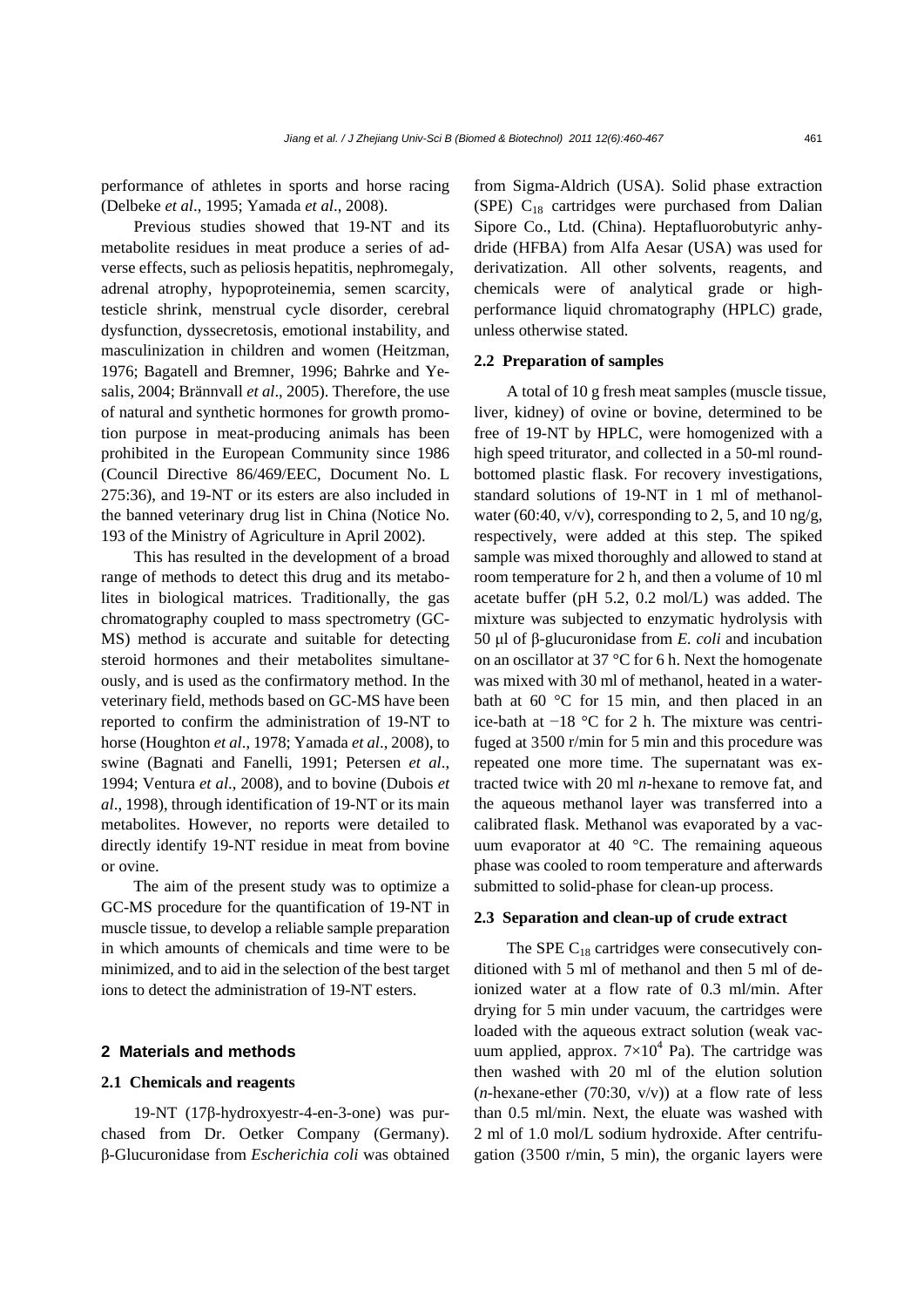collected in a tapered glass tube, and the solvents were removed under a stream of nitrogen in a water bath at 45 °C. The extracts were kept in a desiccator containing  $P_2O_5$  and maintained under vacuum for at least 30 min before derivatization.

# **2.4 Derivatization steps**

The dry extracts were dissolved in 100 μl of isooctane and 50  $\mu$ l of HFBA (2 g/ml) was mixed thoroughly. The derivatization process was performed on an oscillator at 80 °C for 30 min. The derivatization pathway is presented in Fig. 1. After cooling to room temperature, the mixture was evaporated to dryness under a stream of nitrogen. Then, the derivatization mixture was redissolved in 200 μl of isooctane. Finally, the derivatized products were transferred to injection vials, and 20 μl of this solution was injected directly into GC-MS (injection volume: 1 μl).



**Fig. 1 Derivatization procedure of 19-NT through HFBA**

#### **2.5 GC-MS analysis**

The GC-MS analyses were performed on a DSQ II mass spectrometer (Thermo Scientific Company, USA) linked to a TRACE GC Ultra gas chromatograph (Thermo Scientific Company, USA), equipped with a TR-5MS (Thermo-Fisher, USA) fused-silica capillary column (30 m×0.25 mm i.d., 0.25 μm film thickness). Helium (purity: 5.0) was used as the carrier gas at a flow rate of 1 ml/min (measured at 180 °C). The oven temperature was programmed as follows: initial temperature 80 °C (1 min); increased at 10 °C/min to 170 °C, 2 °C/min to 220 °C (hold 12 min); and then at 20 °C/min to a final temperature of 260 °C, at which temperature it was maintained for 5 min. The injections were made in the splitless mode (1.0 μl) using a TRIPLUS AS autosampler, and the injection temperature was 260 °C.

The MS was operated in the electron impact (EI) mode at electron ionization energy of 70 eV. Selected ion monitoring (SIM) with four target ions was used for screening of individual steroid tested in this study and full scan mode was followed for confirmation. The mass spectrum was obtained by scanning from  $m/z$  50 to 700. The ionization mode was positive ion chemical ionization (PCI) and the ion source temperature was maintained at 260 °C.

### **2.6 Validation study**

The validation protocol was performed and the following parameters were evaluated: the calibration linear range, limit of detection (LOD), limit of quantification (LOQ), and intra- and inter-assay precisions and accuracies.

Quantitative analysis of 19-NT was performed using the external standard method. A 6-point calibration curve was calculated and fitted by a linear regression of the peak area ratios versus 19-NT concentrations, using an equal weighting factor. The calibration was established over the range of 0–20 ng/ml (corresponding to 0, 1, 2, 4, 8, and 16 ng/g) with standards spiked in the blank samples. The calibration linear curves were prepared in quadruplicate. The LOD and LOQ were defined as three and ten times the value of noise, respectively (Roig *et al*., 2007). The estimated concentration value for the lowest calibration point of each sample was used as a measure of the noise.

Precision and accuracy detections of the overall analytical procedures were determined by spiking a pool of negative meat samples with three different 19-NT concentrations (low 2 ng/g, medium 5 ng/g, high 10 ng/g) based on the calibration curves. To determine the intra-assay, triplicate spiked samples within a single batch were analyzed on six different days, while the inter-assays were determined from triplicate runs of six separate analytical samples on a single day. Precision was expressed as the relative standard deviation (RSD) of the sample concentration calculated and accuracy was expressed as the recovery (%) of the estimated concentration.

# **3 Results and discussion**

## **3.1 Extraction and purification of steroids**

The purities of the isolated target analytes are of utmost importance to guarantee capillary column overloading and loss of resolution is avoided. This is of particular importance in order to achieve gas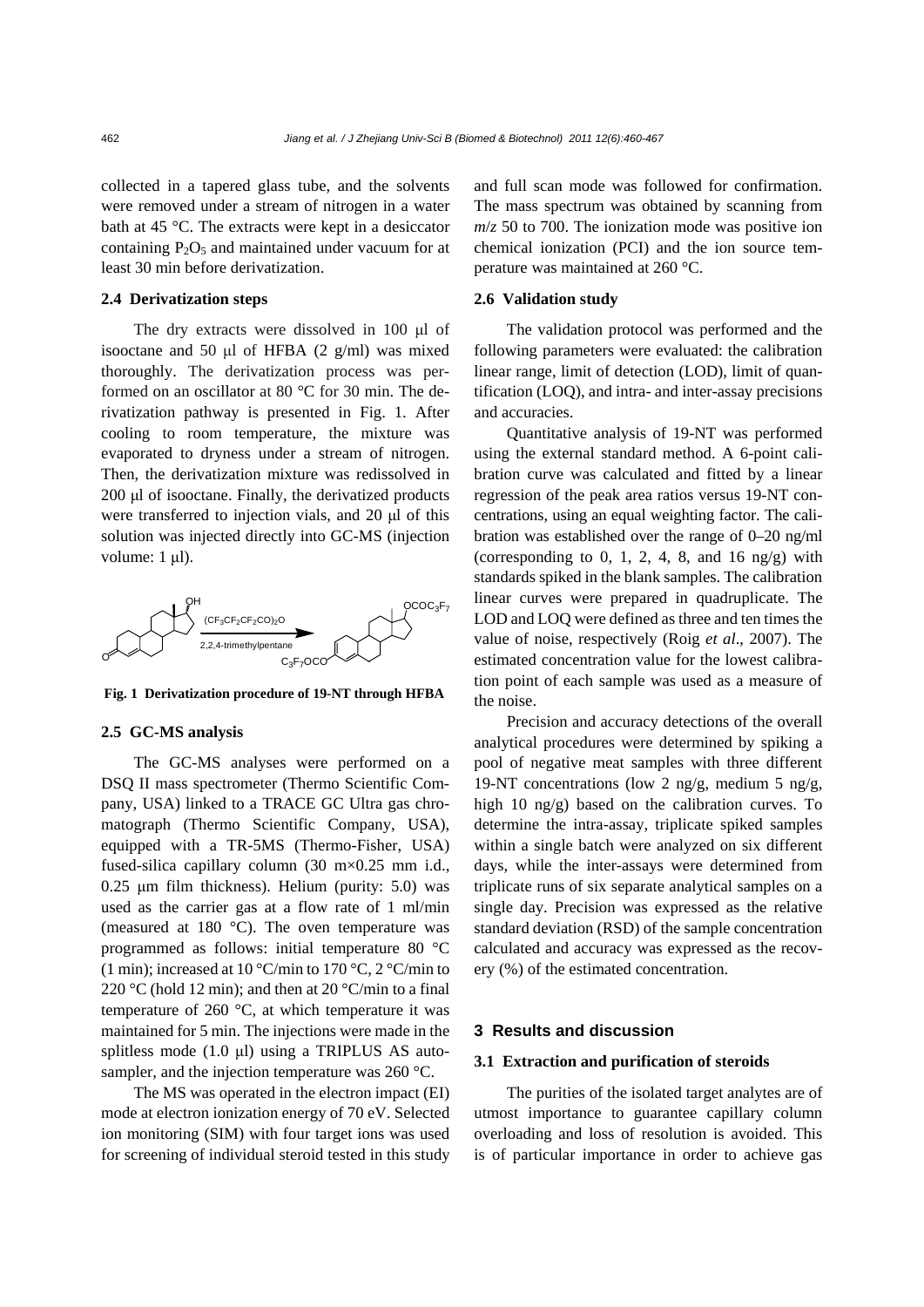chromatographic baseline resolution of 19-NT. Sample preparation for steroids in biological specimen was developed quickly in 1990s, in which the traditional and well-accepted method is the one used in thin layer chromatography (TLC) (Hartmann and Steinhart, 1997). In spite of the excellence in applying all kinds of steroids, this method requires a lengthy procedure (2.5 d) and plenty of poisonous chemical reagents (900 ml per sample). To overcome the shortcomings, some authors used simple SPE methods to take the place of column chromatographic method (Draisci *et al*., 2003), coupled SPE to HPLC (van Poucke and van Peteghem, 2002), and employed the liquid-liquid extraction step (Gasparini *et al*., 2007), immunoaffinity columns (Barrón *et al*., 1996), or solid-phase microextraction (SPME) (Saito *et al*., 2010). These observations led us to consider an alternative extraction procedure which would be less timeconsuming and more suitable for routine analysis.

In this study, we followed the method by Hartmann and Steinhart (1997), with significant modifications. In our optimization procedure, the defeating step had to be carried out with liquid-liquid extraction by *n-*hexane, and an additional heating for 15 min at 60 °C resulted in cleaner extracts. Because the presence of lipophilic compounds in the crude extracts caused foaming during vacuum evaporation, we put the crude products in a refrigerator at −20 °C for 2–3 h to achieve an efficient purification process. In these cases, however, considerable interferences are also extracted from the meat matrix and upset the GC-MS analysis; we therefore applied a reversed-phase  $(C_{18})$ SPE cartridge to purify the analytes. To avoid hazardous aromatic solvents, mixtures of *n-*hexane and ether were chosen for rinsing and eluting. In order to eliminate the time-consuming purification steps with Sephadex ion exchangers, the organic phase was washed with aqueous NaOH to remove organic acids.

#### **3.2 Derivatization of steroids**

Because of the retention character of hydroxyl group, 19-NT displays a poor chromatographic peak when the GC-MS analysis was performed directly. This compound, therefore, should be derivatized before injection in order to protect the hydroxyl group and to enhance chromatographic performance. The traditional derivatization methods include acylation, oximation, silylation, bis(trimethylsilyl) trifluoroacetamide (BSTFA) or HFBA reaction, according to individual characteristics of the steroids. In these reactions, BSTFA reaction obtains complicated products which hinder the analysis, and silylation produces low molecular derivatives (Daeseleire *et al*., 1998). In the mass chromatogram of 19-NT derivatives, the silylation reaction produces a base peak of  $m/z$  73, whereas the relative abundance of  $m/z$  418 (molecular ion peak) is little. HFBA reaction is a universally-applicable derivatization method which is especially suitable for 19-NT GC-MS analysis. The HFBA is useful because it is more volatile than BSTFA and, therefore, chromatographic separation may be carried out more rapidly. The advantages of using HFBA also include the ease of reagent removal by simple evaporation and formation of intense molecular ions under GC-MS conditions, so that interferences are less likely to be encountered (Choi *et al*., 1999). In comparison to the sole silylation, the proposed derivatization blocks the hydroxyl group, producing stable 19-NT derivatives. Furthermore, in the EI<sup>+</sup> mass chromatogram, HFBA produced abundant ion fragments and a base peak of *m*/*z* 666 (molecular ion peak), which contributed to qualitative and quantitative analyses. Fig. 2 shows exemplarily the MS spectra of 19-NT derivative. One of the drawbacks of HFBA is that it belongs to acid anhydride and dissolves quickly in aqueous solution. To overcome the disadvantage, analytes should be kept in a desiccator for 30 min before derivatization.



**Fig. 2 Full scan mass spectrum of HFBA derivatives of 19-NT**

# **3.3 Quantitative ion selection**

Because most of the steroids have hydroxyl groups, dehydrated fragment ions could be observed when GC-MS procedure was performed, which would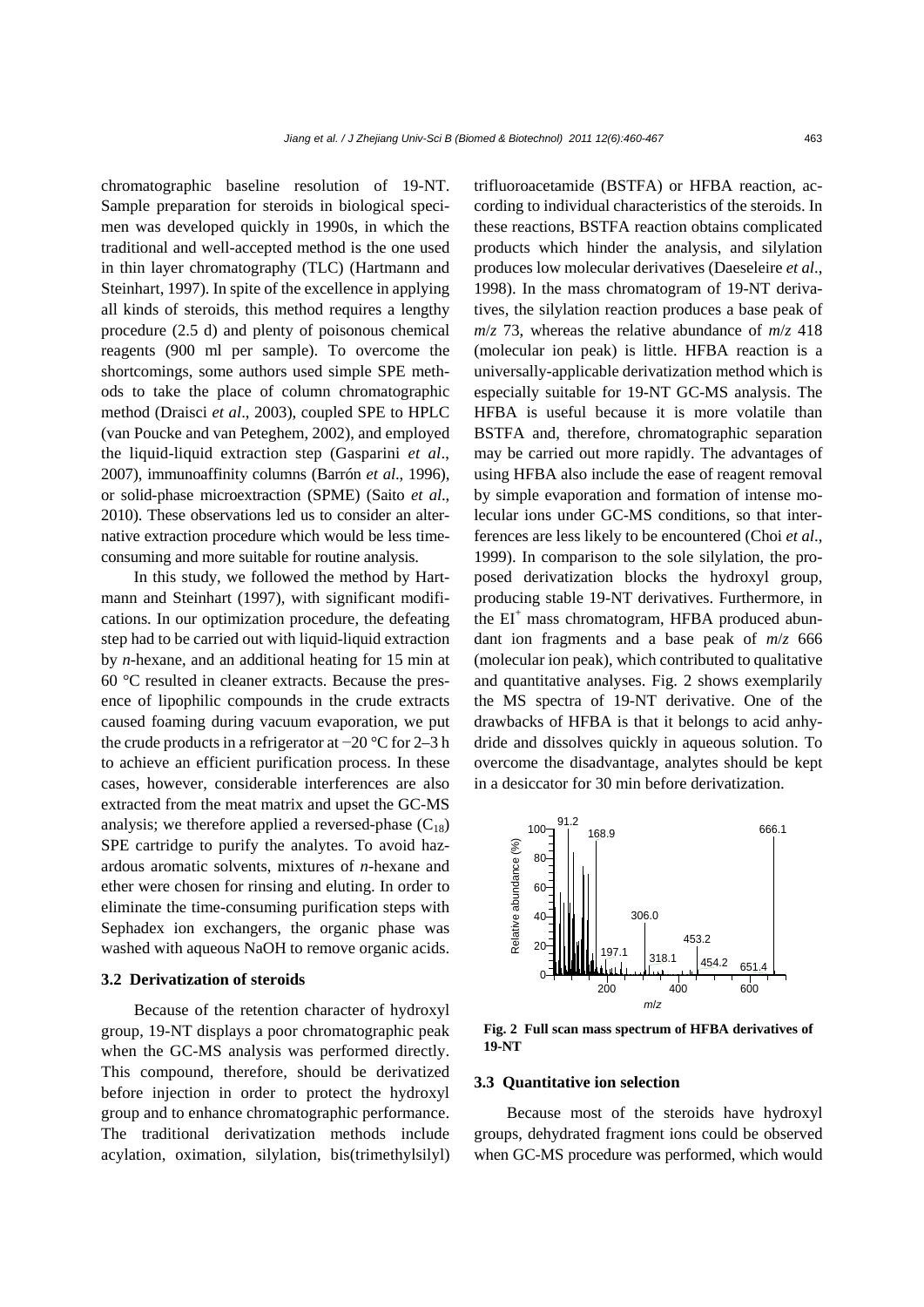be used for qualitative and quantitative analyses. After HFBA derivatization, SIM with four target ions was used for 19-NT quantitative analysis. The mass spectral properties of 19-NT derivatives in PCI are displayed in Fig. 2. Fig. 3 presents the example of chromatograms obtained from 19-NT derivatives, in which retention time of the target substance was 38.81 min. Based on the mass spectrum data in Fig. 2, four diagnostic ions (*m*/*z* 666, 453, 318, and 306) were determined, and their structures are listed in Fig. 4. These results are consistent with that of Petersen *et al*. (1994), and *m*/*z* 666 (molecular ion peak) is chosen as the base peak and the quantization ion of the analyte. The  $m/z$  453 is M-OCOC<sub>3</sub>F<sub>7</sub>, derived from the precursor ion, and *m*/*z* 318 and 306 are fragment ions produced by rearrangement in B ring. The rearrangement ways are also common in other steroids (de Boer *et al*., 1995).



**Fig. 3 Chromatogram of HFBA derivatives of 19-NT**



**Fig. 4 Structures of characteristic ions** *m***/***z* **666, 453, 318, and 306**

# **3.4 Evaluation of the method**

It is generally agreed that the control of the abuse of anabolic steroids in husbandry animals is effective only if sensitive tests are used. As seen in Fig. 5, our methods showed the good linearity of a standard calibration curve over the concentration range of 1–20 ng/g, with *Y*=467084*X*−68354 ( $R^2$ =0.9997) for 19-NT. The LOD and LOQ values for this steroid by the procedure were 0.3 and 1.0 ng/g, respectively.



**Fig. 5 A standard calibration curve of 19-NT**

Six spiked specimens collected from bovine or ovine (muscle tissue, liver, and kidney) were employed to validate the methods. SIM chromatographic spectra of blank and spiked samples are shown in Fig. 6. It is noteworthy that the retention time obtained for 19-NT was 38.81 min, while the total cycle time was about 60 min per analysis, and the standard deviation of the retention time of the 19-NT derivative was ±0.05 min. Despite testing having been performed on six different tissue samples, in general terms, no matrix interfering signals were observed at the retention time of the analytes.

Results of the precision and accuracy values for the different animal tissues from ovine or bovine are presented in Table 1. These values were quantitated by the ratio of the peak area from the spiked samples to that from the corresponding external standard (19-NT), and absolute values were calculated. For the three target concentrations  $(2, 5, 10 \text{ ng/g})$ , the recoveries in bovine muscle ranged from 71% to 86% with precision (RSD) ranging from 3.4% to 7.7%; the recoveries in bovine liver ranged from 65% to 95% with RSD from 2.9% to 8.9%; as for the bovine kidney, the recoveries were all higher than 81% with RSD between 3.3% and 7.4%. Regarding the liver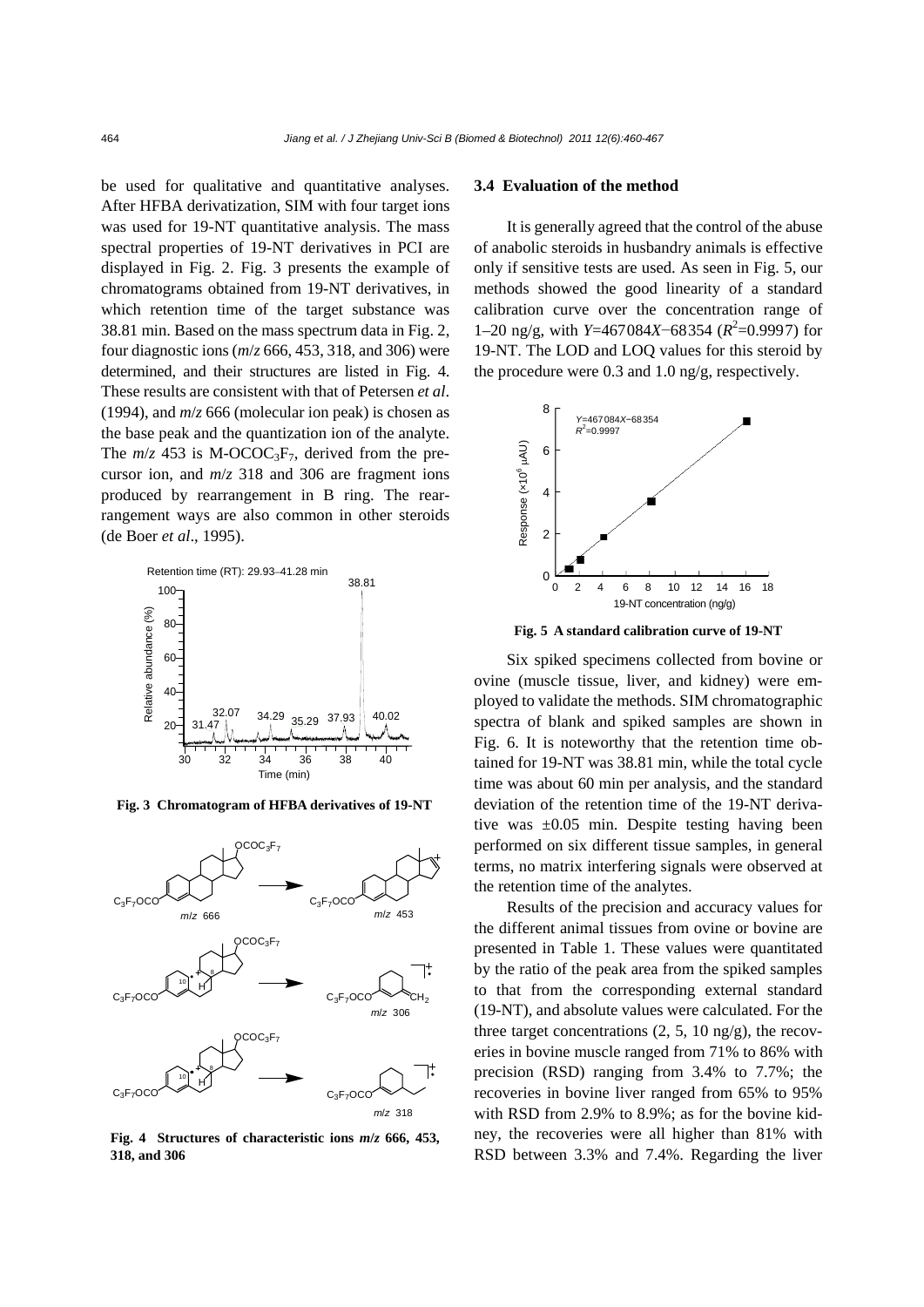

**Fig. 6 SIM total ion chromatograms of blank and spiked samples (2 ng/g)**  (a) Bovine; (b) Ovine. Arrow means the retention time of 19-NT spiked

|               | $c_{NT}$<br>(ng/g) | Intra-assay                  |                     |                     | Inter-assay                  |                     |                    |  |
|---------------|--------------------|------------------------------|---------------------|---------------------|------------------------------|---------------------|--------------------|--|
| Samples       |                    | $c_{\text{found}}$<br>(ng/g) | Precision<br>$(\%)$ | Recovery<br>$(\% )$ | $c_{\text{found}}$<br>(ng/g) | Precision<br>$(\%)$ | Recovery<br>$(\%)$ |  |
| Bovine muscle | $\overline{c}$     | $1.42 \pm 0.11$              | 7.7                 | 71                  | $1.53 \pm 0.10$              | 6.5                 | 77                 |  |
|               | 5                  | $3.93 \pm 0.21$              | 5.3                 | 79                  | $3.92 \pm 0.19$              | 4.8                 | 78                 |  |
|               | 10                 | $8.56 \pm 0.36$              | 4.2                 | 86                  | $8.48 \pm 0.29$              | 3.4                 | 85                 |  |
| Bovine liver  | $\overline{c}$     | $1.35 \pm 0.12$              | 8.9                 | 67                  | $1.30 \pm 0.11$              | 8.5                 | 65                 |  |
|               | 5                  | $4.35 \pm 0.26$              | 6.0                 | 87                  | $4.33 \pm 0.25$              | 5.8                 | 87                 |  |
|               | 10                 | $9.53 \pm 0.39$              | 4.1                 | 95                  | $9.44 \pm 0.27$              | 2.9                 | 94                 |  |
| Bovine kidney | $\overline{2}$     | $1.62 \pm 0.12$              | 7.4                 | 81                  | $1.63 \pm 0.11$              | 6.7                 | 82                 |  |
|               | 5                  | $4.29 \pm 0.25$              | 5.8                 | 86                  | $4.31 \pm 0.27$              | 6.3                 | 86                 |  |
|               | 10                 | $9.88 \pm 0.42$              | 4.3                 | 99                  | $10.06 \pm 0.33$             | 3.3                 | 101                |  |
| Ovine muscle  | $\overline{2}$     | $1.33 \pm 0.11$              | 8.3                 | 66                  | $1.40 \pm 0.11$              | 7.9                 | 70                 |  |
|               | 5                  | $4.12 \pm 0.22$              | 5.3                 | 82                  | $4.09 \pm 0.18$              | 4.4                 | 82                 |  |
|               | 10                 | $8.53 \pm 0.34$              | 4.0                 | 85                  | $8.61 \pm 0.33$              | 3.8                 | 86                 |  |
| Ovine liver   | $\overline{c}$     | $1.30 \pm 0.11$              | 8.5                 | 65                  | $1.25 \pm 0.10$              | 8.0                 | 63                 |  |
|               | 5                  | $4.38 \pm 0.25$              | 5.7                 | 88                  | $4.32 \pm 0.26$              | 6.0                 | 86                 |  |
|               | 10                 | $9.38 \pm 0.41$              | 4.4                 | 94                  | $9.29 \pm 0.25$              | 2.7                 | 93                 |  |
| Ovine kidney  | $\mathbf{2}$       | $1.58 \pm 0.12$              | 7.6                 | 79                  | $1.62 \pm 0.12$              | 7.4                 | 81                 |  |
|               | 5                  | $4.27 \pm 0.21$              | 4.9                 | 85                  | $4.34 \pm 0.27$              | 6.2                 | 87                 |  |
|               | 10                 | $9.82 \pm 0.37$              | 3.8                 | 98                  | $9.86 \pm 0.33$              | 3.3                 | 99                 |  |

|  |  |  | Table 1 Intra- and inter-assay precisions and accuracies for animal tissues tested |  |  |
|--|--|--|------------------------------------------------------------------------------------|--|--|
|  |  |  |                                                                                    |  |  |

*c*<sub>NT</sub>: 19-NT concentration; *c*<sub>found</sub>: found concentration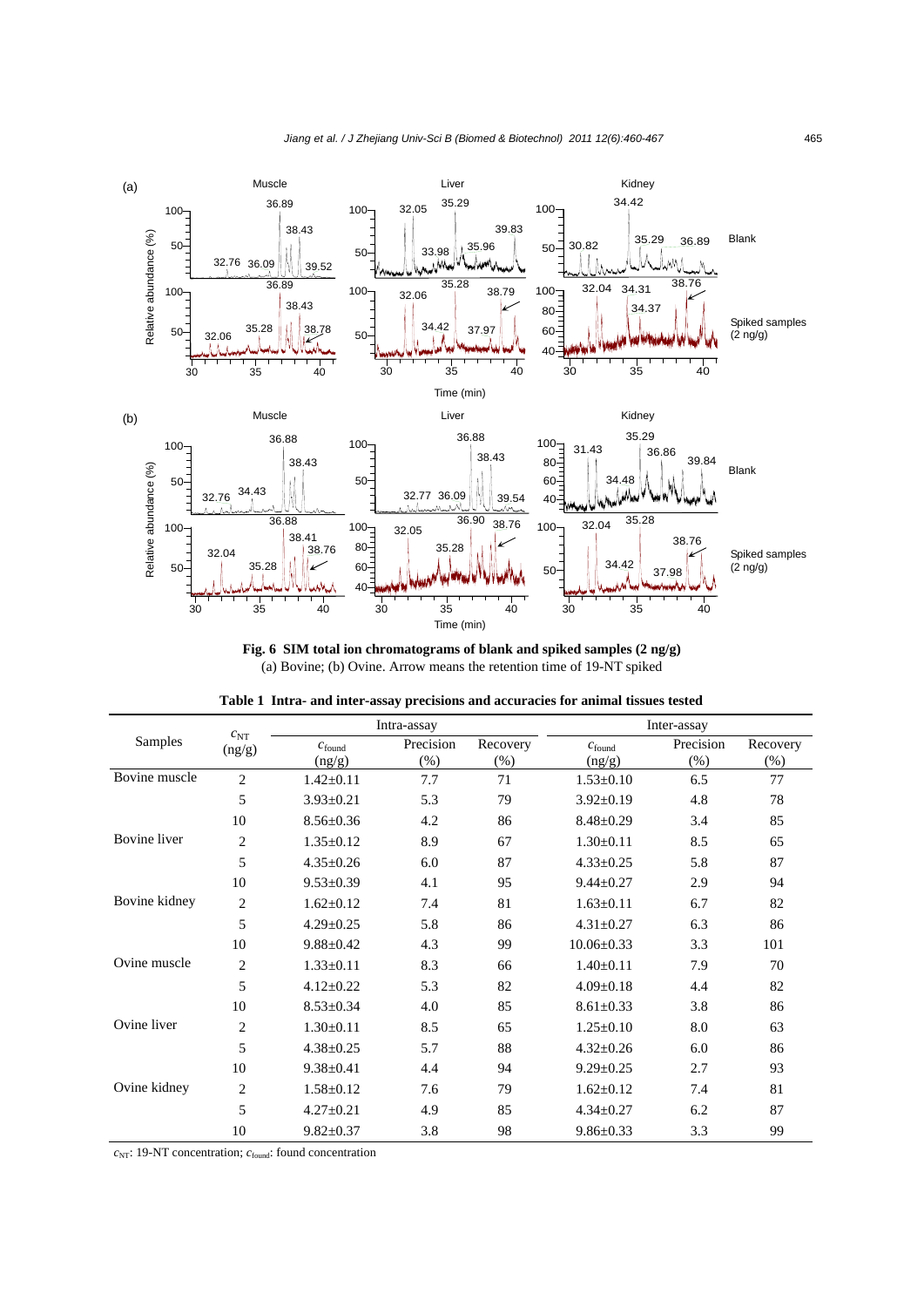and kidney samples from ovine (Table 1), the intraand inter-assay accuracy values were all better than 63%, with RSD between 2.7% and 8.5%. As can be observed, the precision in ovine muscles ranged from 3.8% to 8.3%, while the recoveries were in the range of 70% to 86% except for 2 ng/ml in intra-assay. These results are in agreement with the internationallyaccepted ranges for these parameters, and the standard deviations indicate that the methods are sufficiently precise.

# **4 Conclusions**

In summary, a modified GC-MS method to quantify 19-NT in meat has been developed and validated, and this method has proven to be suitable for the quantitative determination of 19-NT after administration of 19-NT esters to bovine and ovine. To ensure rapid, effective, and reliable results in relation to meat control for the residue program in connection with the European Commission (EC) directive (86/469/EEC), the proposed method employed an alternative extraction, isolation, and purification scheme, in which the use of aromatic solvents (like benzene or toluene) could be avoided, the organic solvents reduced to a minimum of about 100 ml, and the sample preparation time (approx. 1.5 d per analysis) was reduced to 60% of the reference method (Hartmann and Steinhart, 1997). Using EI-MS with PCI, the present study produces highly-informative fragment ions and allows definitive identification and quantization of 19-NT. The method described seems to have merits with respect to accuracy and sensitivity as compared to previous studies, and offers considerable potential to resolve cases of suspected nandrolone doping in husbandry animals.

# **Acknowledgements**

Prof. Shuan-zeng WEI (School of Medicine, Johns Hopkins University, USA) is gratefully thanked for his experimental advice and English interpretation on the manuscript. The authors also thank Dr. Li YANG and Ms. Xu-na ZHAO (Henan Institute of Science and Technology, China) for their skilful operation of the GC-MS apparatus and sample preparations.

#### **References**

- Bagatell, C.J., Bremner, W.J., 1996. Androgens in men-uses and abuses. *N. Engl. J. Med*., **334**(11):707-714.
- Bagnati, R., Fanelli, R., 1991. Determination of 19-nortestosterone, testosterone and trenbolone by gas chromatography-negative-ion mass spectrometry after formation of the pentafluorobenzyl carboxymethoxime-trimethylsilyl derivatives. *J. Chromatogr. A*, **547**(1-2):325-334. [doi: 10.1016/S0021-9673(01)88656-8]
- Bahrke, M.S., Yesalis, C.E., 2004. Abuse of anabolic androgenic steroids and related substances in sport and exercise. *Curr. Opin. Pharmacol*., **4**(6):614-620. [doi:10.1016/j. coph.2004.05.006]
- Barrón, D., Barbosa, J., Pascual, J.A., Segura, J., 1996. Direct determination of anabolic steroids in human urine by on-line solid-phase extraction/liquid chromatography/ mass spectrometry. *J. Mass Spectrom*., **31**(3):309-319. [doi:10.1002/(SICI)1096-9888(199603)31:3<309::AID-JM S298>3.0.CO;2-6]
- Brännvall, K., Bogdanovic, N., Korhonen, L., Lindholm, D., 2005. 19-Nortestosterone influences neural stem cell proliferation and neurogenesis in the rat brain. *Eur. J. Neurosci*., **21**(4):871-878. [doi:10.1111/j.1460-9568.2005. 03942.x]
- Bricout, V., Wright, F., 2004. Update on nandrolone and norsteroids: how endogenous or xenobiotic are these substances? *Eur. J. Appl. Physiol*., **92**(1-2):1-12. [doi:10. 1007/s00421-004-1051-3]
- Chen, Y., Liu, N., Liu, X.X., Li, K., 2004. Effects of nandrolone phenylpropionate on fibroblasts after injury in rats. *J. Sichuan Univ. (Med. Sci. Ed.)*, **35**(4):508-511 (in Chinese).
- Choi, M.H., Chung, B.C., Lee, W., Lee, U.C., Kim, Y., 1999. Determination of anabolic steroids by gas chromatography/ negative-ion chemical ionization mass spectrometry and gas chromatography/negative-ion chemical ionization tandem mass spectrometry with heptafluorobutyric anhydride derivatization. *Rapid Commun. Mass Spectrom*., **13**(5):376-380. [doi:10.1002/(SICI)1097-0231(19990315) 13:5<376::AID-RCM494>3.0.CO;2-#]
- Conneely, G., Aherne, M., Lu, H., Guilbault, G.G., 2007. Electrochemical immunosensors for the detection of 19-nortestosterone and methyltestosterone in bovine urine. *Sens. Actuators B*, **121**(1):103-112. [doi:10.1016/ j.snb.2006.09.035]
- Daeseleire, E., Vandeputte, R., Peteghem, C.V., 1998. Validation of multi-residue methods for the detection of anabolic steroids by GC-MS in muscle tissues and urine samples from cattle. *Analyst*, **123**(12):2595-2598. [doi: 10.1039/a805164j]
- de Boer, D., Bensink, S.N., Borggreve, A.R., van Ooijen, R.D., Maes, R.A.A., 1995. Profiling 19-norsteroids. I-tandem mass spectrometric characterization of the heptafluorobutyryl ester and pentadnorobenzyloxime heptafluorobutyryl ester derivatives of 19-nortestosterone using collisionally activated dissociation. *J. Mass Spectrom*., **30**(3): 497-504. [doi:10.1002/jms.1190300316]
- Delbeke, F.T., Desmet, N., Debackere, M., 1995. The abuse of